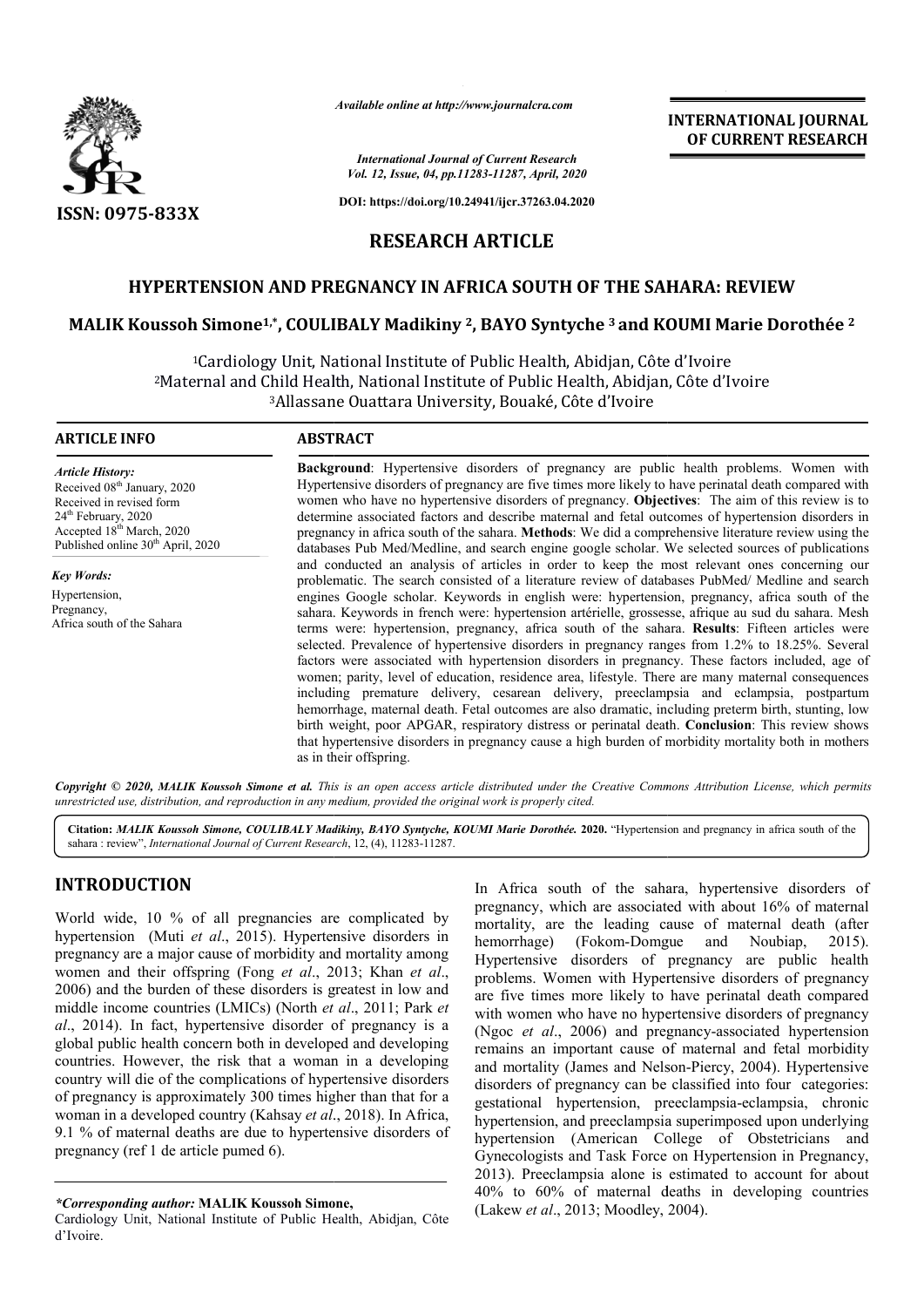The majority of women with controlled-chronic hypertension under appropriate management will have successful outcomes, however, pre-pregnancy hypertensive women with poorlycontrolled blood pressure in the first trimester have significantly increased risk of target organ damage in both mothers and fetuses (Lu *et al*., 2018).

**Objective:** The aim of this review is to determine associated factors and describe maternal and fetal outcomes of hypertension disorders in pregnancy in africa south of the sahara.

#### **METHODES**

*Literature review:* We did a comprehensive literature review using the databases PubMed/Medline, and search engine google scholar. We selected the sources of the publications and conducted an analysis of the articles in order to keep the most relevant ones concerning our problematic.

*Database and search engine:* The search consisted of a literature review of the following databases and search engines:

PubMed / Medline (National Library of Medicine) Google scholar

*Selection criteria*: Selection was made on the basis of reading the titles, then the abstracts and finally by reading the body of the article.

*Inclusion criteria:* Inclusion criteria were constituted by:

- The types of articles (Original articles, book chapter)
- The language (English and French)
- Location (Africa south of the Sahara)
- The date of publication (the last ten years).

*Non-inclusion criteria:* Non-inclusion criteria included article types such as letters to editor, editorials, theses and reports

*Mesh terms and keywords:* For search in the database and the search engine, we used the following Mesh terms and keywords in English and French:

The keywords in english were: hypertension, pregnancy, africa south of the sahara. The keywords in french were: hypertension artérielle, grossesse, afrique au sud du sahara. The Mesh terms were: hypertension, pregnancy, africa south of the sahara

*Research strategy:* The various keywords and Mesh Terms have been combined using « AND » in english and « ET » in french. The equations that allowed us to do the google scholar search were Hypertension artérielle ET grossesse ET afrique au sud du sahara, those used for the PubMed search were hypertension AND pregnancy AND africa south of the Sahara.

*Selection of articles :* The selection of articles was done in three steps. The first step consisted in the analysis by reading the titles of the articles ; then, for the second step, we made an analysis by reading the summary of the articles. Finally, the third step allowed us to read the body of the articles and select those corresponding to the inclusion criteria.

#### **RESULTS**

A total of 786 articles were identified by combining keywords when searching the Medline/PubMed data base and the google scholar search engine. We selected 292 with the PubMed database and 494 with the google scholar search engine. After reading the titles, 62 articles were selected, 26 articles were identify after reading abstracts. Finally, 15 articles were selected for this review. Figure 1 describes the selection procedure and the reasons for excluding articles. These 15 articles come from 6 countries and several methodologies have been used. Table 1 shows some characteristics of the articles which are authors, study year, study design and studt country.

*Topics covered :* Several aspects have been addressed in the selected articles such as prevalence and factors associated with hypertension disordres in pregnancy, socio-demographic, clinical and biological characteristics of women with hypertension during pregnancy, maternal and fetal consequences of hypertension disorders in pregnancy. One study examine the knowledge of the nursing staff (midwife) and the management of women with hypertension during pregnancy another the association of HIV and hypertension in women during pregnancy and predictive factors of hypertension disorders in pregnancy.

*Prevalence and riks factors :* Prevalence of hypertensive disorders in pregnancy ranges from 1.2% to 18.25% (Berhe *et al*., 2018; Gudeta and Regassa, 2019; Seyom *et al*., 2015). Several factors were associated with hypertension disorders in pregnancy. These factors included, age of women ; the parity, the level of education, residence area, lifestyle. Women with hypertensive disorders in pregnancy were older than those without hypertensive disorders in pregnancy; they have multiparity and low education level (Berhe *et al*., 2018; Gudeta and Regassa, 2019; Muti *et al*., 2015; Seyom *et al*., 2015) and they live in rural areas (Kahsay *et al*., 2018). Kahsay *et al*. (2018) noted also that, the pre-pregnancy BMI was higher in women with hypertensive disorders than in those with normal pregnancies  $(20.36 \pm 3.0 \text{ Vs } 19.8 \pm 2.6)$  ( $P = .05$ ). Vegetable and fruit use were found to be less frequent in hypertensive disorders of pregnancy as compared with the normotensive women (42.7% Vs 60.4 and 54.5% Vs 87.7%). Likewise, frequency and volume of coffee use was demonstrated to be higher among with hypertensive disorders in pregnancy when compared with thoses without disorders (*P*=. 01, *P*=. 03) (Kahsay *et al*., 2018).

*Maternal and fetal outcome of hypertensive disorders in pregnancy:* There are many maternal consequences including premature delivery, cesarean delivery, preeclampsia and eclampsia, postpartum hemorrhage, maternal death(Berhan and Endeshaw, 2015; Muti *et al*., 2015; Nakimuli *et al*., 2016; Seyom *et al*., 2015). Fetal outcomes are also dramatic, including preterm birth, stunting, low birth weight, poor APGAR, respiratory distress or perinatal death (Kahsay *et al*., 2018; Mulualem *et al*., 2019; Muti *et al*., 2015; Seyom *et al*., 2015). A study investigate the association between HIV status, ART, and development of pregnancy-associated hypertension (Stoner *et al*., 2016). According to this study, women receiving ART had significantly increased odds of PAH when compared with HIV-negative women. One study assess the role of the biomarkers placenta growth factor (Antwi *et al*., 2018). It's aim was to assess whether the addition of the biomarkers, placental growth factor (PIGF) and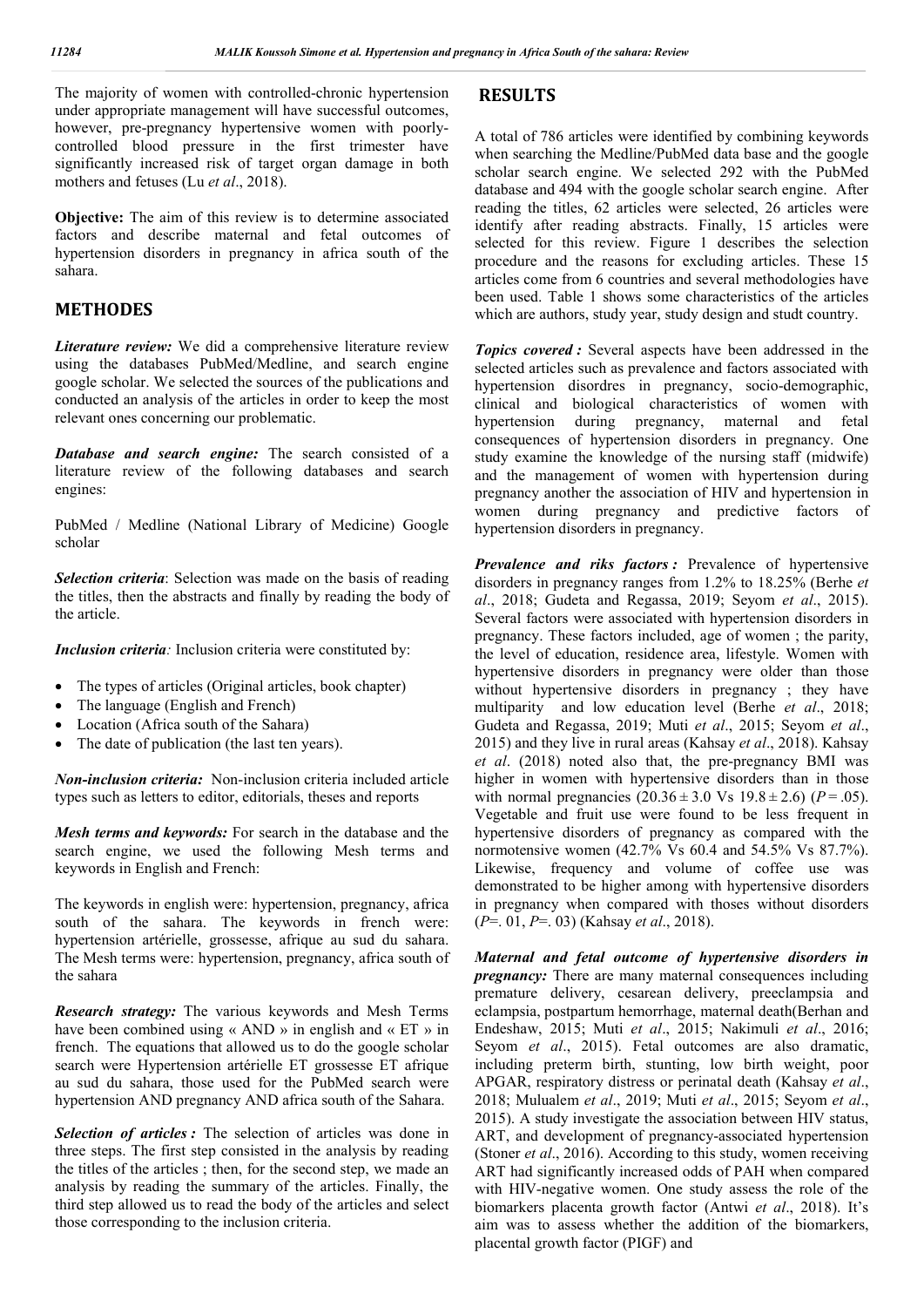

**Figure 1. study selection process**

| Authors                          | Study year                                                           | Study design                       | Country      |
|----------------------------------|----------------------------------------------------------------------|------------------------------------|--------------|
| (Muti et al., 2015)              | September 2012                                                       | Cross-sectional                    | Zimbabwe     |
| (Seyom <i>et al.</i> , 2015)     | January 1, 2010 to December $1st 2013$                               | Retrospective cohort               | Ethiopia     |
| (Stoner <i>et al.</i> , 2016)    | February 1 <sup>st</sup> 2006 to December 31<br>2012                 | Retrospective cohort               | Zambia       |
| (Nakimuli et al., 2016)          | March 1, 2013 to February 28, 2014                                   | Prospective cohort                 | Uganda.      |
| (Berhe <i>et al.</i> , 2018)     |                                                                      | Systematic review and meta analyse | Ethiopia     |
| (Antwi et al., 2018)             | July 2012 to March 2014                                              | Prospective cohort                 | Ghana        |
| (Ephraim et al., 2014)           | December 2013 to May, 2014.                                          | Cross-secttional                   | Ghana        |
| (Mulualem et al., 2019)          |                                                                      | Systematic review and meta analyse | Ethiopia     |
| (Stellenberg and Ngwekazi, 2016) |                                                                      | Cross-sectional                    | South Africa |
| (Adu-Bonsaffoh et al., 2017)     | January 1, 2013 to February 28, 2013                                 | Cross-sectional                    | Ghana        |
| (Van Middendorp et al., 2013)    | July to September 2008 in rural<br>March to May 2010 in urban Ghana. | Cross-sectional                    | Ghana        |
| (Salomon <i>et al.</i> , 2019)   | June to August 2015.                                                 | Cross-sectional                    | Nigeria      |
| (Kahsay et al., 2018)            | June 2017 to November 2017.                                          | Cross-sectional                    | Ethiopia     |
| (Gudeta and Regassa, 2019)       | October 01, to November 30, 2016.                                    | Cross - sectional                  | Ethiopia     |
| (Berhan and Endeshaw, 2015)      | 2008 to 2013                                                         | Retrospective cohort               | Ehtiopia     |

pregnancy-associated protein A (PAPP-A) to a previously developed prediction mode based on maternal clinical characteristics (diastolic blood pressure, family history of hypertension in parents, history of gestational hypertension in a previous pregnancy, parity, height and weight) improved prediction of gestational hypertension. This investigation noted that The addition of PlGF and PAPP-A together to the model markedly improved its predictive ability, with an increase in AUC from 0.75 to 0.82 for multiparous women and 0.89 to 0.95 for primigravid women, whereas adding either one of the two had only marginal effect. Ephraim (2014) assessed the levels of serum  $Ca^{2+}$  and  $Mg^{2+}$  in women presentingpreeclampsia and pregnancy-induced hypertension, compared to that in normal pregnancy and factors that may contribute to an increased risk of pre-eclampsia and pregnancy-induced hypertension. There was a significantly lower mean serum  $Ca^{2+}$  and  $Mg^{2+}$  levels amongst pregnant women with hypertensive disorders than in the corresponding control group  $(p<0.0001)$ . This survey observed that there was no significant difference in the mean serum  $Ca^{2+} (p=0.538)$  and  $Mg^{2+}$  ( $p = 0.211$ ) levels

between women with pregnancy-induced hypertension and those with pre-eclampsia (Ephraim *et al*., 2014). One study (Stellenberg and Ngwekazi, 2016) determine the knowledge about hypertensive disorders during pregnancy of registered midwives working in midwifery obstetrical units. This research has shown the number of participants who correctly answered questions related to specific aspects of hypertensive disorders in pregnancy. The results noted that many participants were not able to define hypertension (33.7%), gestational hypertension (43.6%) or chronic hypertension during pregnancy (29.7%). Furthermore, 27.7% had no understanding about pre-eclampsia, 43.6% did not associate obesity as a risk factor with the development of pre-eclampsia and 36.6% had no knowledge about the effects of pre-eclampsia on the mother. Two papers were systematics review and metaanalysis (Berhe *et al*., 2018; Mulualem *et al*., 2019). Berhe (2018) estimate the national pooled prevalence of hypertensive disorders of pregnancy in Ethiopia and regions and Mulualem (2019) determine the effect of pregnancy-induced hypertension and multiple pregnancies on preterm birth.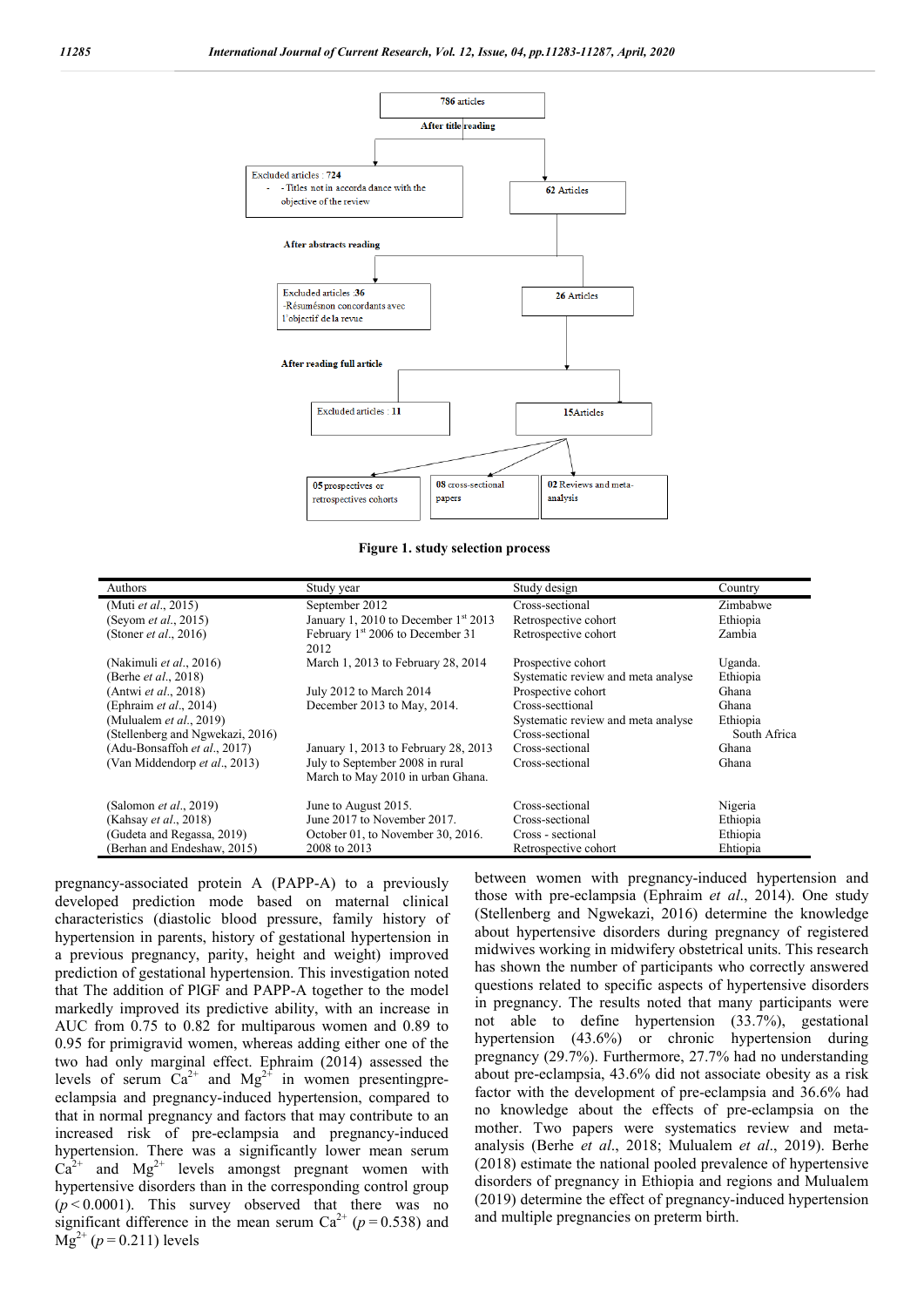According to these studies, preterm birth was higheramong mothers who had pregnancy induced hypertension compared to mothers with no pregnancy-induced hypertension.

# **DISCUSSION**

This review noted that hypertensive disorders in pregnancy in Africa remain a public health problem. The prevalence of these hyperpertensive disorders is variable but is higher than in developed countries. In this review the prevalence varies from 1.2 to 18.25% while in developed or emerging countries it varies from 1.5% in Sweden to 7.5% in Brazil (Gaio *et al*., 2001; Yücesoy *et al*., 2005). This review showed that several factors were associated with hypertension disorders in pregnancy. These factors included, age of women ; the parity, the level of education, residence area, lifestyle and diet. This result is consistent with several studies (Conde-Agudelo and Belizán, 2000; Guerrier *et al*., 2013; Robinson *et al*., 2005). Individual factors such as obesity, multiple foetuses or mother's ages were associated with high prevalence of hypertension disorders in pregnancy and obesity increases the odds of developing hypertension disorders in pregnancy by 10 times (Bener and Saleh, 2013). Concerning lifestyle and diet, mothers who consume less fruits in their diets were at higher risk of developing hypertensive disorders of pregnancy (Brantsæter *et al*., 2009; Guerrier *et al*., 2013; Mulualem *et al*., 2014). Fruits are rich in micronutrients and many of the vitamins and minerals play antioxidant role which could in turn help in the prevention of hypertensive disorders of pregnancy. This review also found that there was a significantly lower mean serum  $Ca^{2+}$  and  $Mg^{2+}$  levels amongst pregnant women with hypertensive disorders than in the corresponding. This was also supported by a systematic review and meta-analysis of studies whereby calcium intake was found to be protective to hypertensive disorders of pregnancy in a multivariable analysis (Schoenaker *et al*., 2014). This review noted a high burden of the marternal and fetal outcomes regarding hypertensive disorders in pregnancy.Several studies have reported a high burden in hypertensive disorders in pregnancy (Ali *et al*., 2011; David *et al*., 2014; Fatemeh *et al*., 2010). Hypertensive disorders are among the commonest causes of severe morbidity and mortality in women, but are also associated with significant perinatal morbidity and mortality especially in the developing world. This calls for increased investments to increase research into how to address this burden in particular and on how to improve the quality of obstetric care. There are other major challenges in the management of hypertension disorders in pregnancy in developing countrie including poor laboratory support, delay in receiving care in health facilities, lack of adequately resourced neonatal intensive care unit and poor referral system such as transportation. The biggest indisputable underlying factor associated with the above management related issues is extreme poverty characteristic of most developing countries (Sahn and Stifel, 2000).

**Limitations:** The search strategy was limited to articles published in english or french, the database was limited to PubMed/Medline and the search engin to google scholar. This can be a source of bias

#### **Conclusion**

This review shows that hypertensive disorders in pregnancy cause a high burden of morbidity mortality both in mothers as

in their off spring. This calls for interventions to reduce the burden and improve quality of care in hypertensive disorders of pregnancy.

#### **Key points**

- Prevalence of hypertension disorders in pregnancy varies from 1.2 to 18.25%
- Several factors were associated with hypertension disorders in pregnancy.
- There are many maternal and perinatal outcome in pregnancies complicated with hypertensive disorder of pregnancy

# **REFERENCES**

- Adu-Bonsaffoh, K., Ntumy, M.Y., Obed, S.A., Seffah, J.D., 2017. Perinatal outcomes of hypertensive disorders in pregnancy at a tertiary hospital in Ghana. BMC Pregnancy Childbirth.,17 : 388.
- Ali, A.A., Khojali, A., Okud, A., Adam, G.K., Adam, I., 2011. Maternal near-miss in a rural hospital in Sudan. BMC Pregnancy Childbirth., 11:48.
- American College of Obstetricians and Gynecologists, Task Force on Hypertension in Pregnancy, 2013. Hypertension in pregnancy. Report of the American College of Obstetricians and Gynecologists' Task Force on Hypertension in Pregnancy. Obstet. Gynecol. 122, 1122– 1131.

https://doi.org/10.1097/01.AOG.0000437382.03963.88

- Antwi, E., Klipstein-Grobusch, K., Browne, J.L., Schielen, P.C., Koram, K.A., Agyepong, I.A., Grobbee, D.E., 2018. Improved prediction of gestational hypertension by inclusion of placental growth factor and pregnancy associated plasma protein-a in a sample of Ghanaian women. Reprod. Health., 15 :56
- Bener, A., Saleh, N.M., 2013. The impact of socio-economic, lifestyle habits, and obesity in developing of pregnancyinduced hypertension in fast-growing country: global comparisons. Clin. Exp. Obstet. Gynecol.,40 : 52–57.
- Berhan, Y., Endeshaw, G., 2015. Maternal Mortality Predictors in Women with Hypertensive Disorders of Pregnancy: A Retrospective Cohort Study. Ethiop. J. Health Sci.,25: 89– 98.
- Berhe, A.K., Kassa, G.M., Fekadu, G.A., Muche, A.A., 2018. Prevalence of hypertensive disorders of pregnancy in Ethiopia: a systemic review and meta-analysis. BMC Pregnancy Childbirth.,18: 34.
- Brantsæter, A.L., Haugen, M., Samuelsen, S.O., Torjusen, H., Trogstad, L., Alexander, J., Magnus, P., Meltzer, H.M., 2009. A Dietary Pattern Characterized by High Intake of Vegetables, Fruits, and Vegetable Oils Is Associated with Reduced Risk of Preeclampsia in Nulliparous Pregnant Norwegian Women. *J. Nutr*., 139 : 1162–1168.
- Conde-Agudelo, A., Belizán, J.M., 2000. Risk factors for preeclampsia in a large cohort of Latin American and Caribbean women. *BJOG Int. J. Obstet. Gynaecol*.,107 : 75–83.
- David, E., Machungo, F., Zanconato, G., Cavaliere, E., Fiosse, S., Sululu, C., Chiluvane, B., Bergström, S., 2014. Maternal near miss and maternal deaths in Mozambique: a cross-sectional, region-wide study of 635 consecutive cases assisted in health facilities of Maputo province. BMC Pregnancy Childbirth.,14 :401.